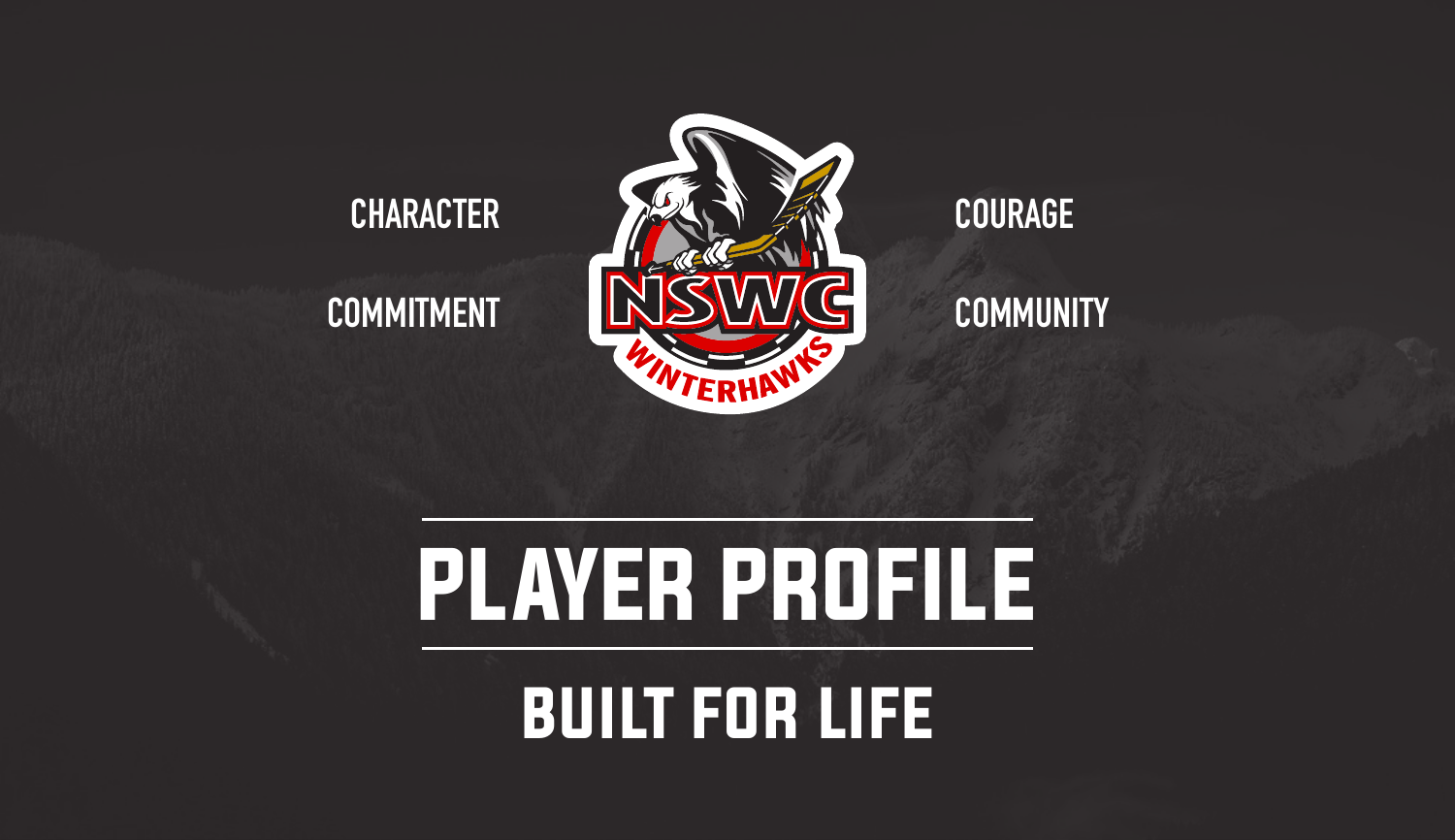# CONTENTS

**WE ARE BUILT FOR LIFE WE BELIEVE IN THE 3 C'S**

**WE HAVE A SKILL MINDSET**

**NSWC DNA**

**HOW WE PRACTICE HOW WE PLAY**



2 Built for life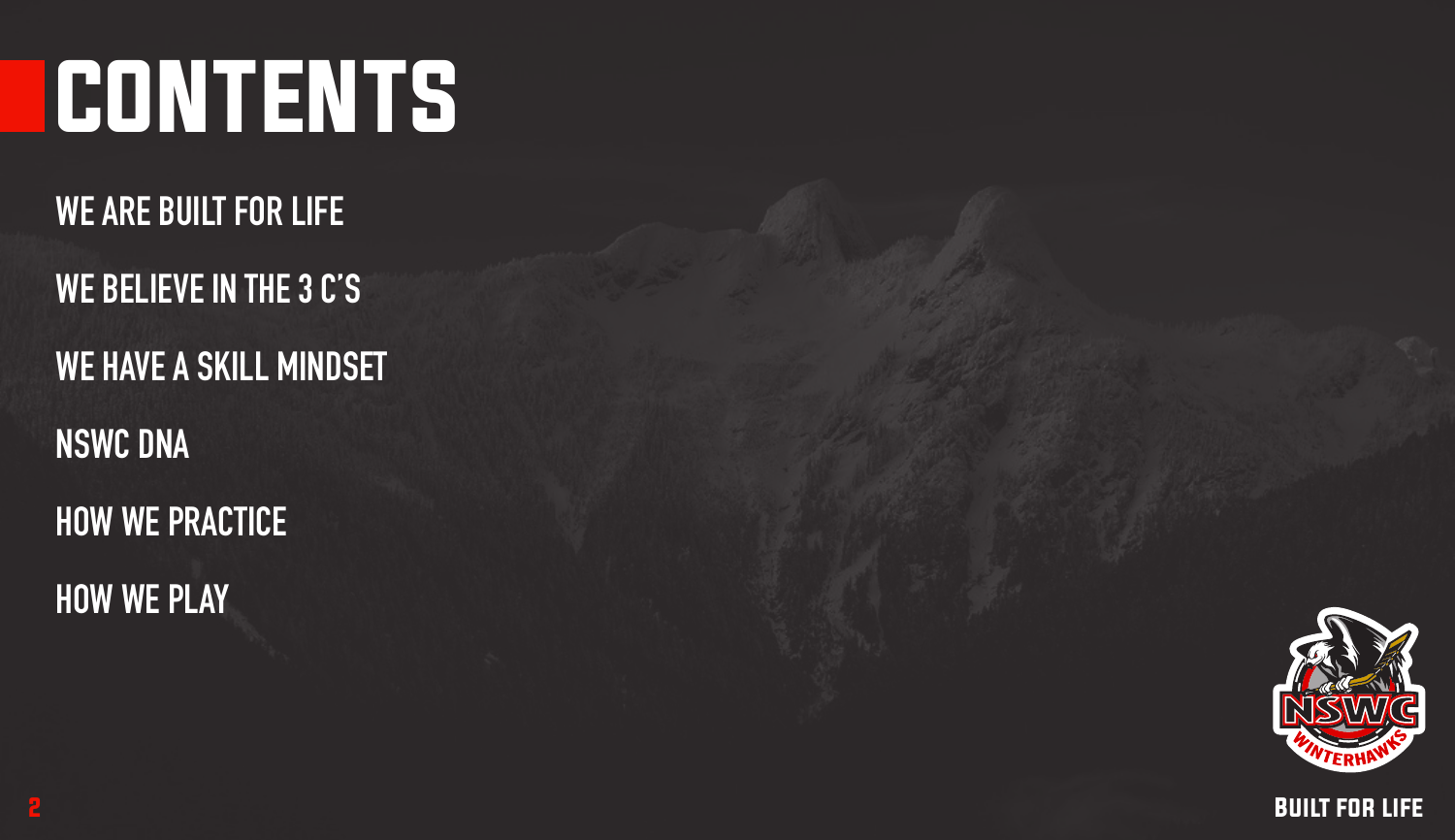# WE'RE BUILT FOR LIFE

# BUILT FOR LIFE is...

- **– A GUIDING PRINCIPLE that needs to be adopted by all stakeholders to be effective.**
- **– Focused on being brilliant at the PROCESS and letting go of the results.**
- **– All about RESPECT, DIGNITY, PRAISE and POSITIVE reinforcement.**
- **– Operating when everyone is working towards CONTINUOUS IMPROVEMENT.**
- **– Designed to have a LONG TERM EFFECT on the quality of a player's life after they've left the game.**



 $\bf{3}$  built for life. The set of life  $\bf{8}$  built for life.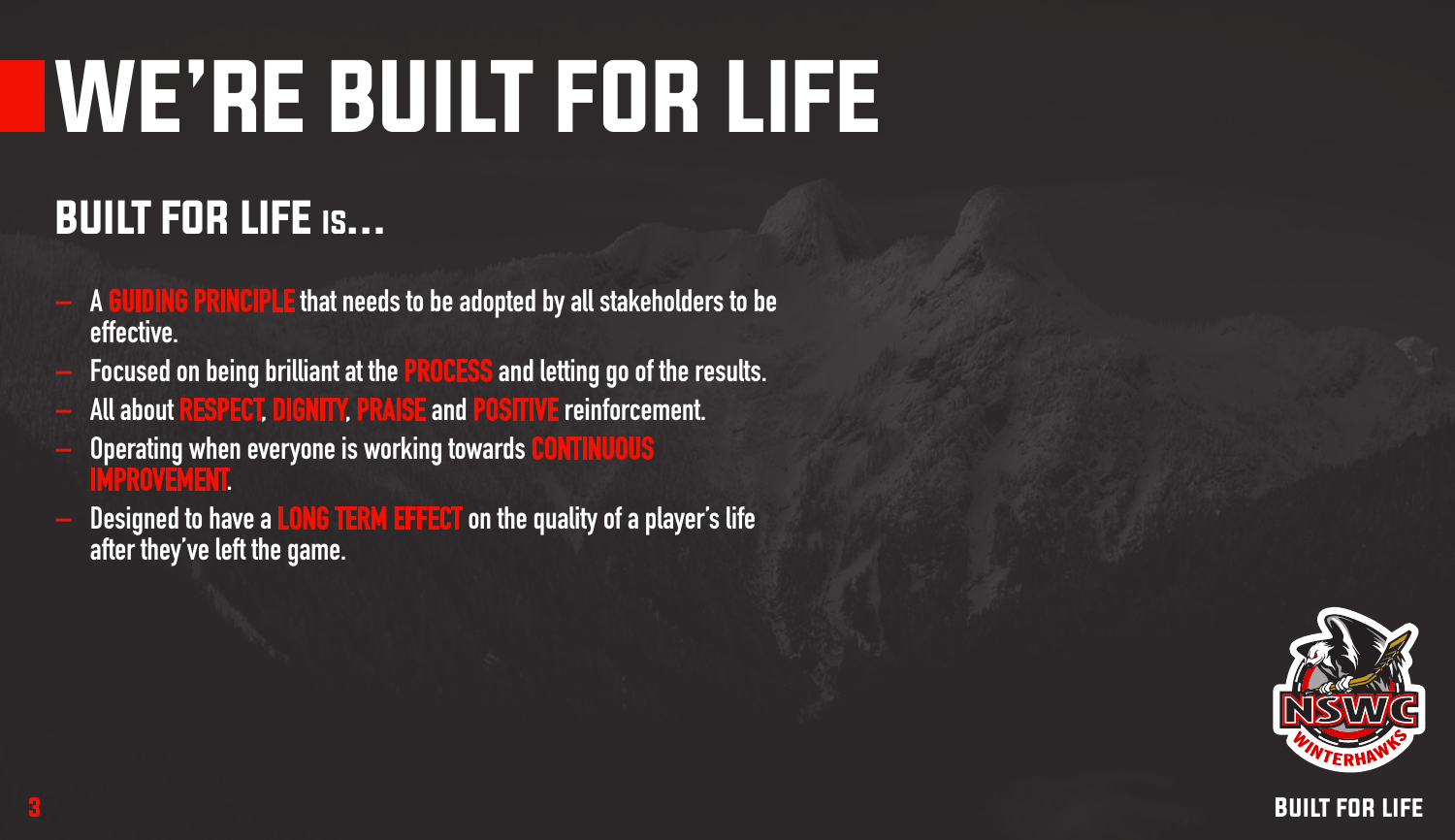# WE BELIEVE IN THE 3 C's

### CHARACTER

**The genuine ability to be happy for the success of others (even when you have not achieved your own desired level of success)**

## COMMITMENT

**Daily action(s) of giving yourself to a team, comnumity or individual while understanding the desired outcome may not be reached.**

### COURAGE

**Willingness to sacrifice your individual goals or well being for the betterment of a team, community or individual.**



4 Built for life and the set of the set of the set of the set of the set of the set of the set of the set of t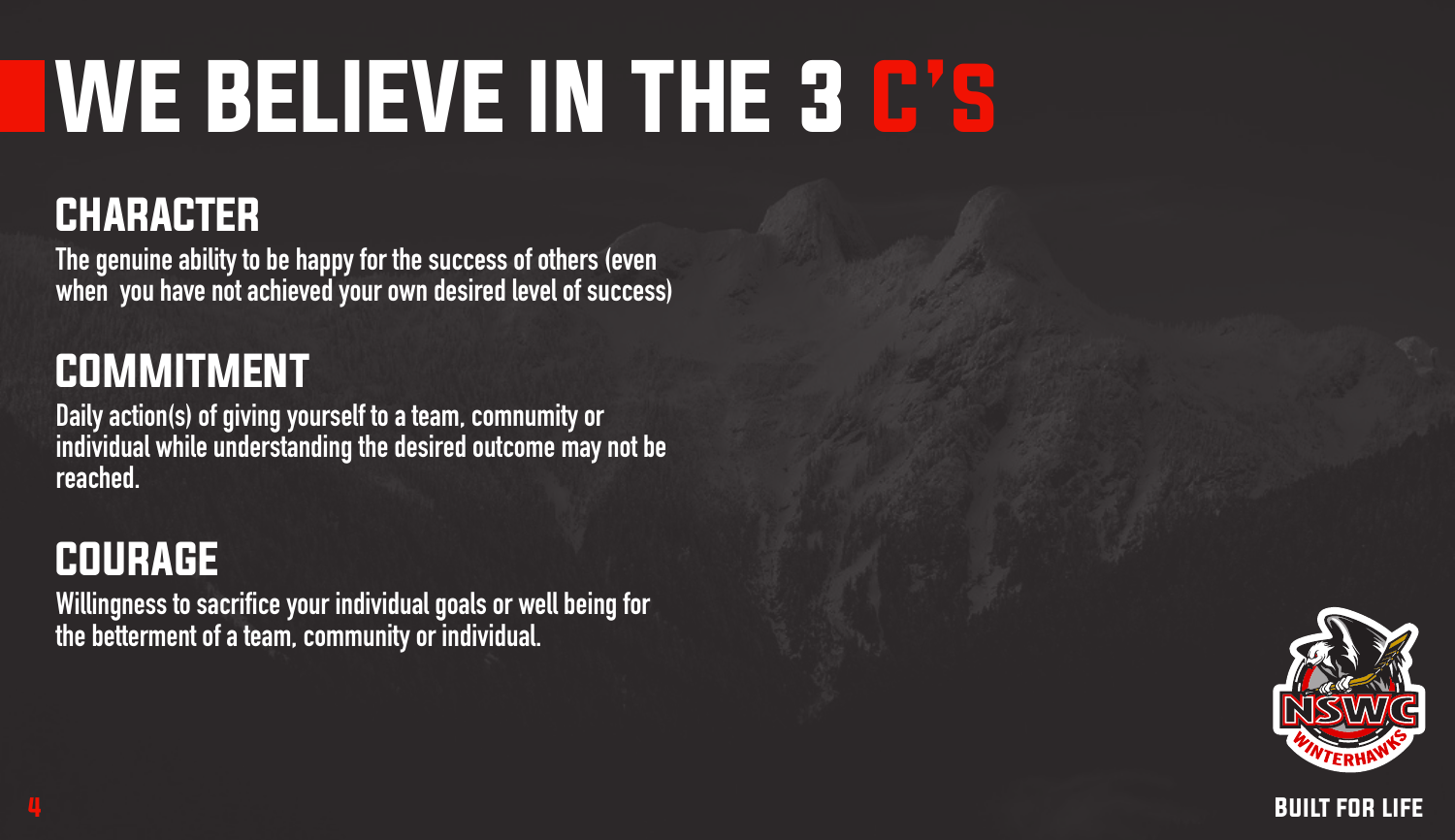# A SKILL MINDSET

# A SKILL MINDSET is…

- **– Having an appreciation for FUNDAMENTAL skills.**
- **– About an elite level of EXECUTION not excitement.**
- **– Going to force a player OUT OF THEIR COMFORT ZONE.**
- **– Focused on REPEATING a specific skill until you can't get it wrong.**
- **– A process that involves LEARNING FROM MISTAKES.**

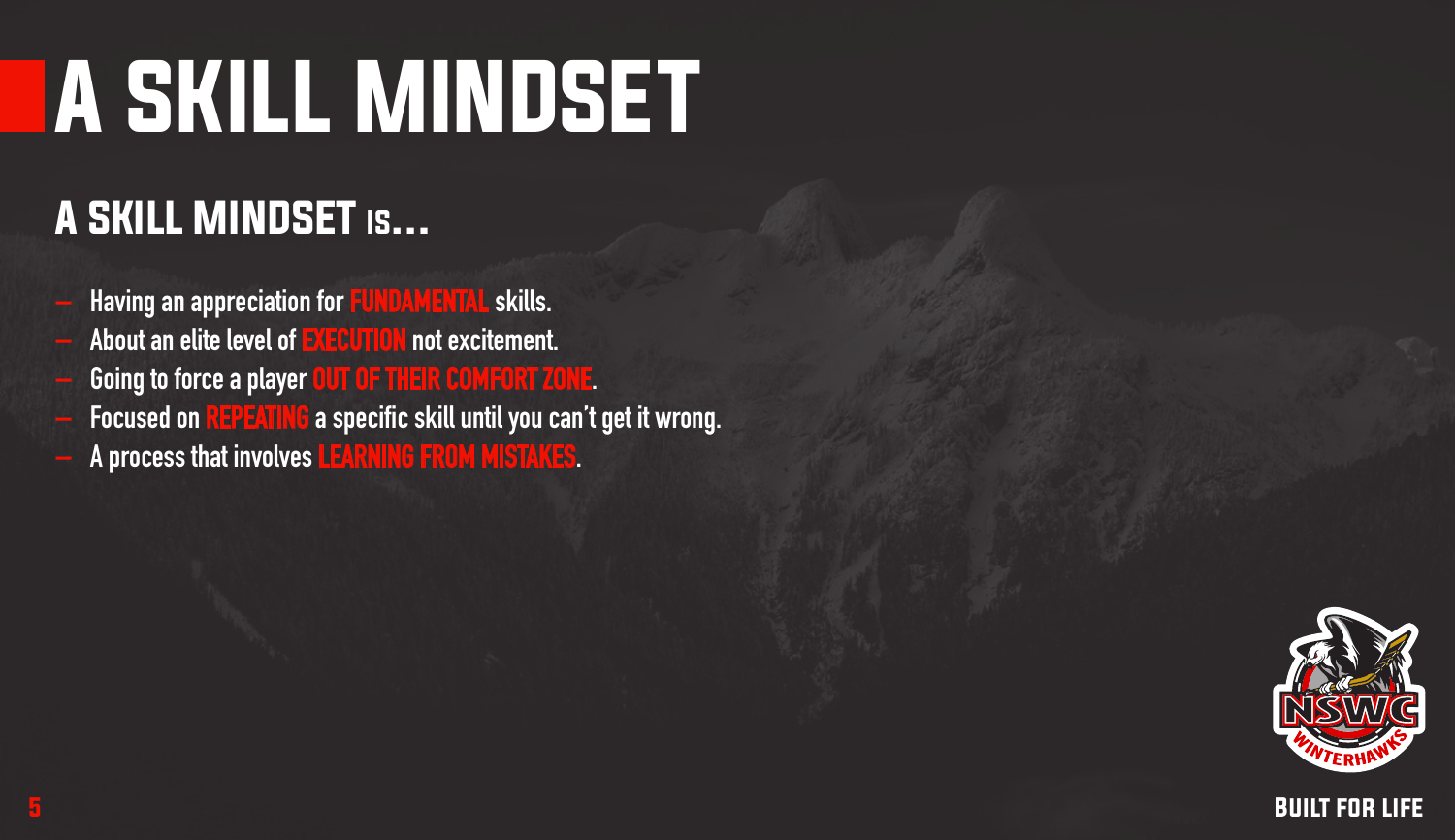# NSWC DNA

## OUR PLAYERS are DEFINED BY…

#### **A RELENTESS PURSUIT OF EXCELLENCE**

- **– Accountable for their own development.**
- **– Understands that success is a result of their choices and actions.**
- **– Is always striving to become 1% better.**

#### **BEING MENTALLY TOUGH**

- **– Accepts adversity and views it as a challenge.**
- **– Is confident, yet humble.**
- **– Loves competing & embraces the process.**

#### **THEIR SKILL**

- **– Their foundation is built on the fundamental skills.**
- **– Sees the ice and is a playmaker in all three zones.**
- **– Has a high Hockey IQ and can play with, and without the puck.**

#### **PUTTING THE TEAM FIRST**

- **– Shows respect for coaches and teammates.**
- **– Recognizes the contributions of others.**
- **– Always on guard for the program.**



#### $\overline{6}$  by the contract of the contract of the contract of the contract of the contract of the contract of the contract of the contract of the contract of the contract of the contract of the contract of the contract of t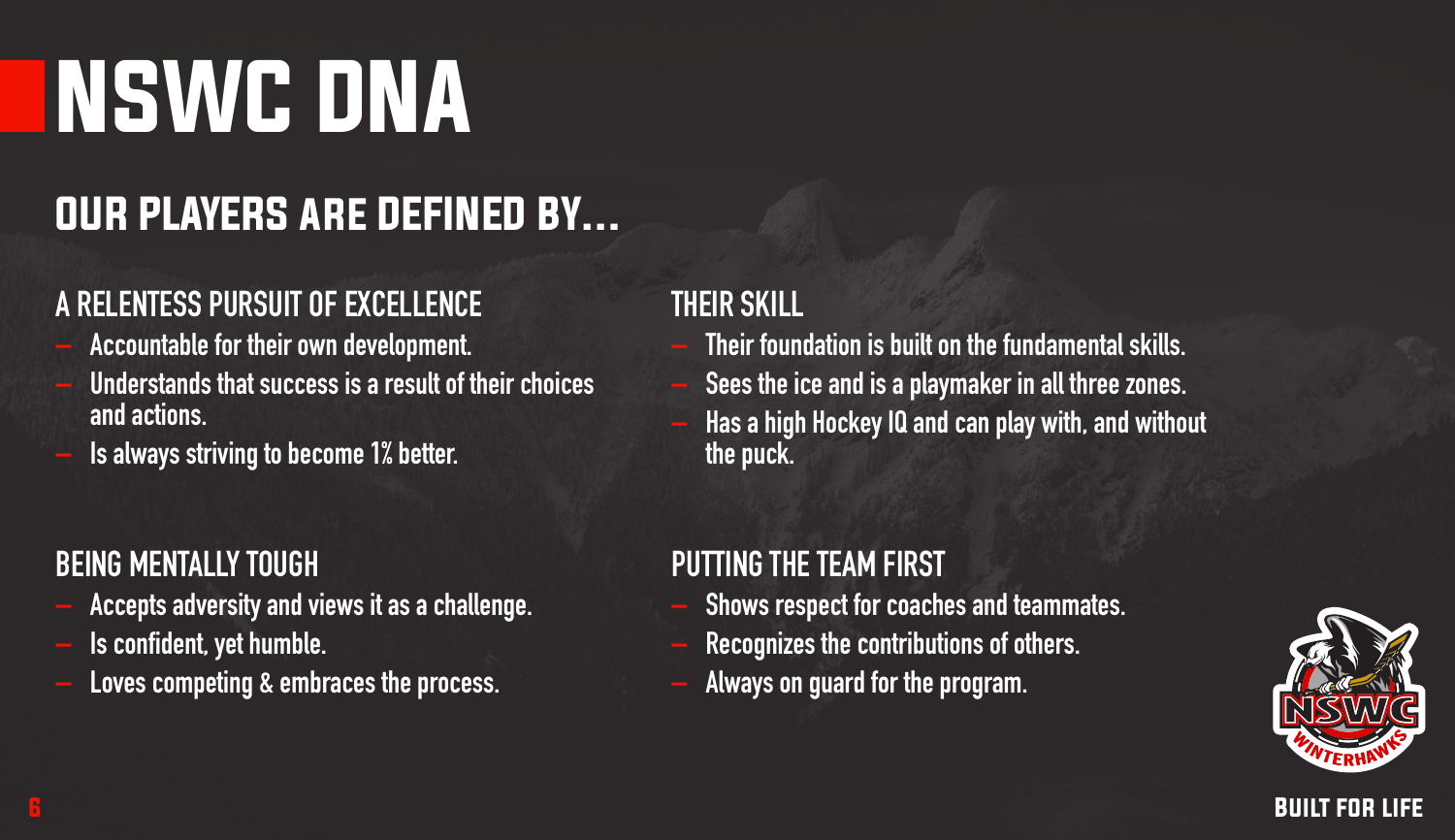# HOW WE PRACTICE

### AT 100 mph

**Is a result of our preparation, time management and relentless focus from the beginning to the end.**

### FOCUSED ON THE DETAILS

**Knowing the purpose of each drill. If we're not doing it right, then we're doing it wrong. If you're unsure ask.**

## QUALITY OF REPS OVER QUANTITY

**We pride ourselves on the quality of our execution. Rushing through drills with low standards leads to bad habits.**

### WITH ENERGY & ENTHUSIASM

**Every individual is responsible for the attitude they bring to the rink each day. It's a choice. Choose to embrace the grind.**

### WE COMPETE, WE COMPETE, WE COMPETE

**Being comfortable competing with your teammates in practice is the single biggest accelerator of a player's and team's development.**



7 Built for life